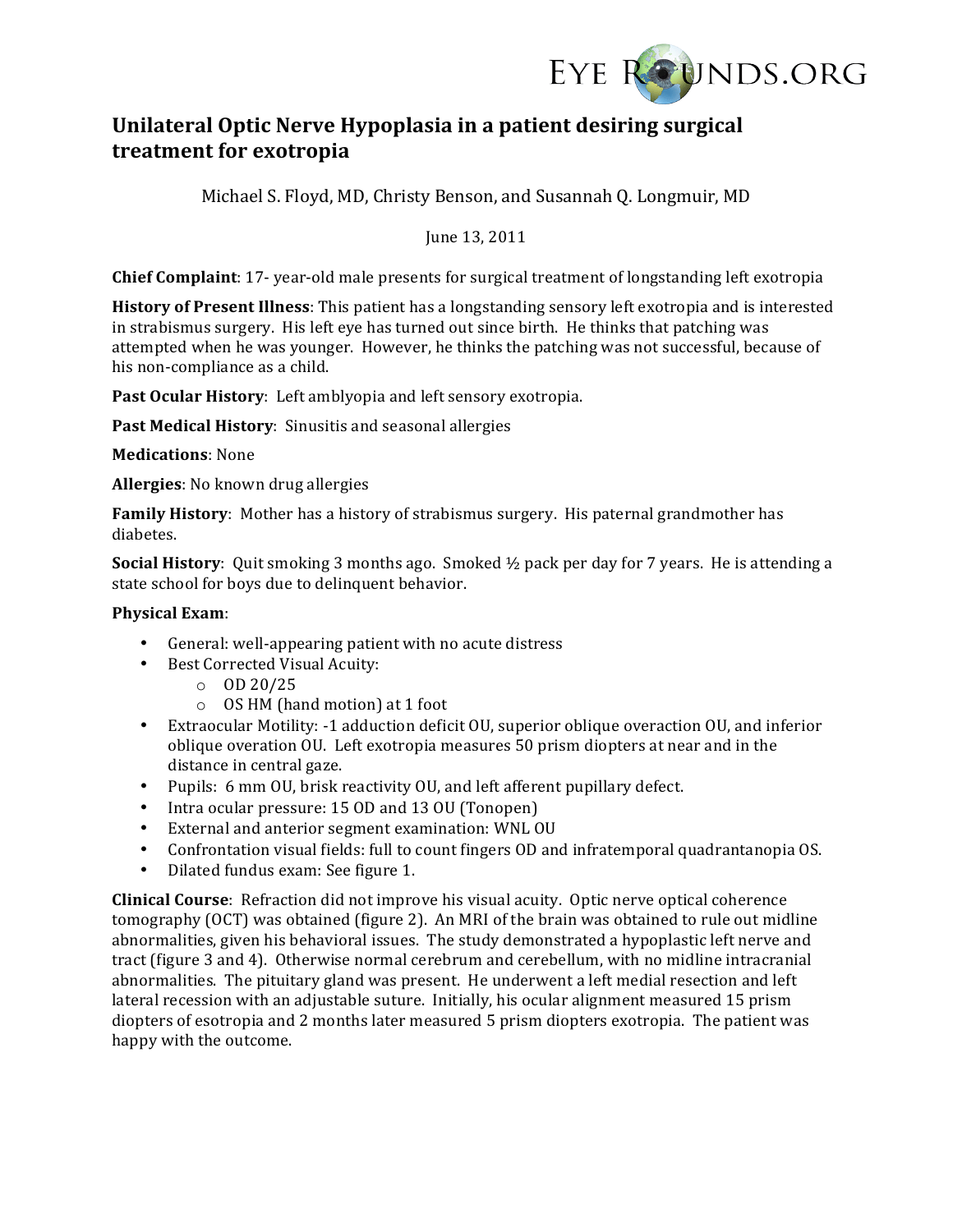

the right fundus. It has a normal optic nerve with peripapillary atrophy. The vessels and macula are within normal limits. The right photo is a picture of the patient's left fundus. The optic nerve is markedly small and pale. It has peripapillary atrophy or a "double ring" sign. The vessels and macula are within normal limits.

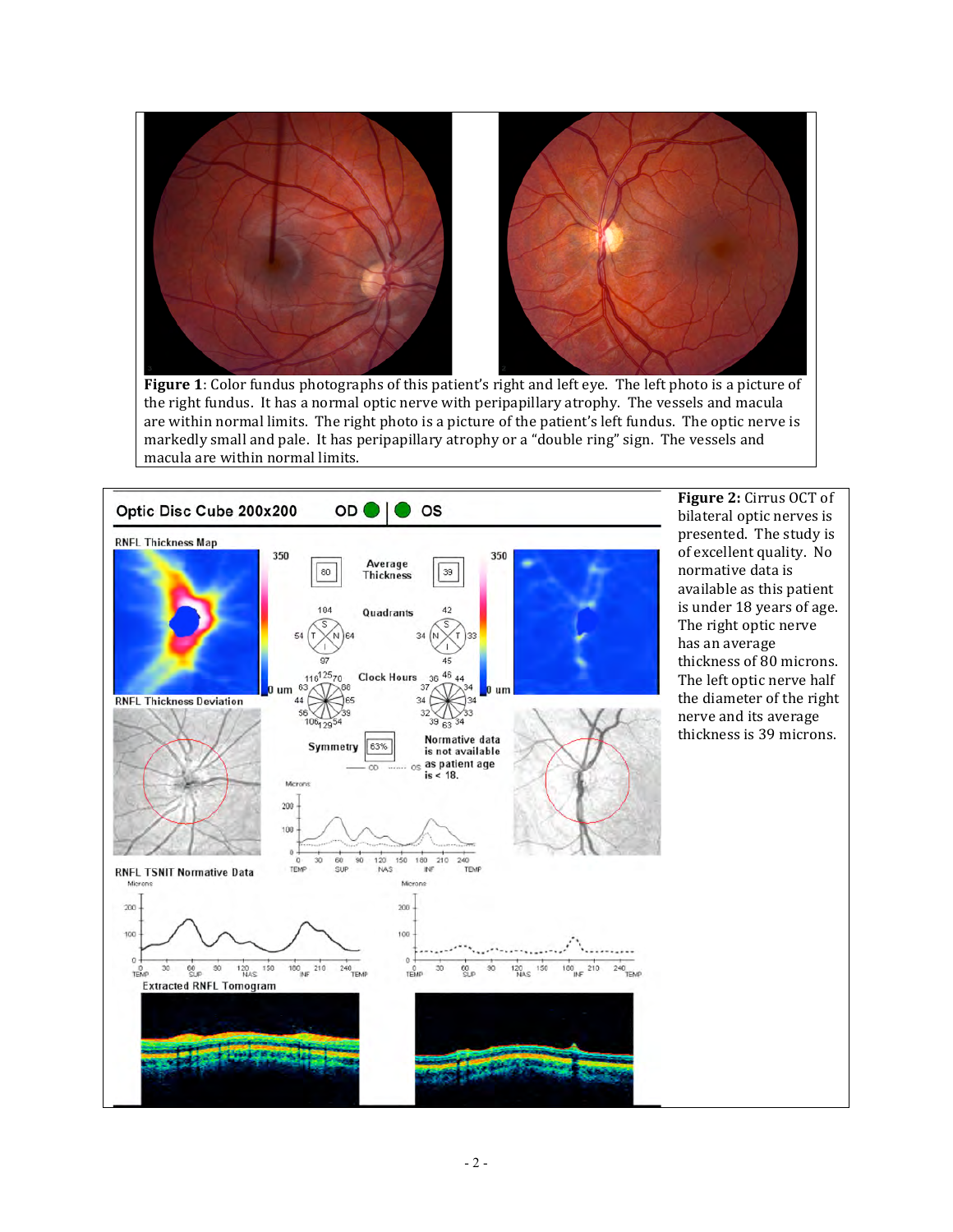

#### **Discussion**:

Optic nerve hypoplasia is a rare congenital disorder that may be an isolated finding or occur in association with another syndrome. There is an extremely wide range of severity: visual acuity in the affected eye(s) correlate to the severity of hypoplasia, falling anywhere between  $20/15$  to no light perception. Histologically, the retinal nerve fiber layer and ganglion cell number are decreased, while the outer retinal layer is unaffected.[1] Even if visual acuity is normal, patients with optic nerve hypoplasia can have visual field defects, most commonly in the nasal or inferior fields of vision.[2] It can be a bilateral (75% of cases[3]) or a unilateral finding and may be associated with absence of the septum pellucidum, thinning or absence of the corpus callosum, cerebral hemisphere abnormalities, anencephaly, and/or dysfunction with the hypothalamicpituitary axis. Therefore brain imaging should be performed on all infants with a diagnosis of optic nerve hypoplasia.

Children with bilateral optic nerve hypoplasia more commonly have associated neurologic abnormalities (57%) when compared to children with unilateral optic nerve hypoplasia (32%). Failure of the retinal ganglion cell layer to differentiate is the main cause of optic nerve hypoplasia, although the true pathogenesis remains unknown.[1] A 2009 case study reported a patient found to have optic nerve hypoplasia and a pericentric inversion of upon chromosomal analysis.[4] Infants born to mothers with diabetes are at increased risk for optic nerve hypoplasia. Other known risk factors include quinine, phenytoin, or alcohol ingestion by the mother during pregnancy.

Infants with unilateral optic nerve hypoplasia with absent light perception in the affected eye usually present with strabismus and an afferent pupillary defect. For infants with bilateral optic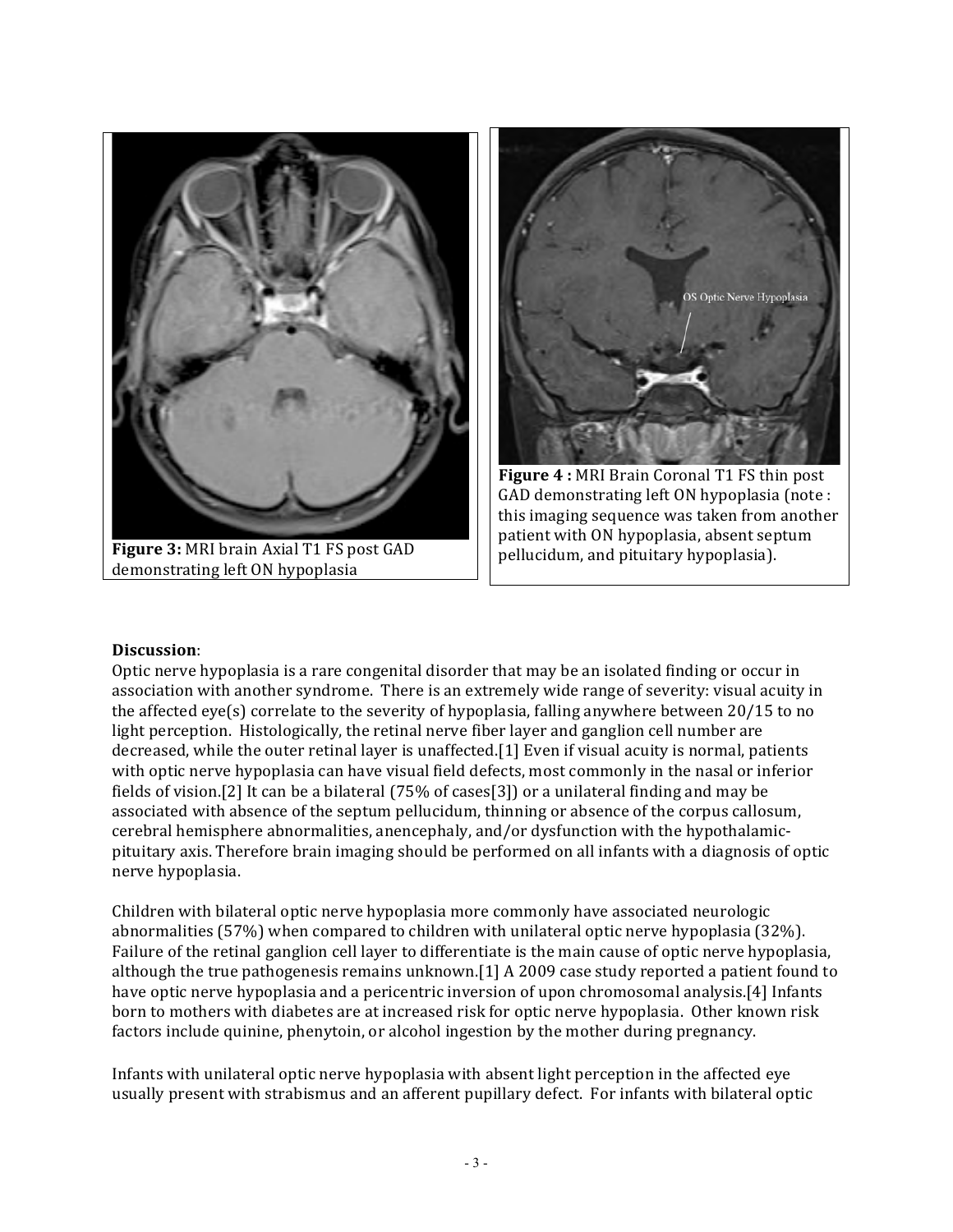nerve hypoplasia, they commonly present with a course, pendular nystagmus.[2, 3] The classic finding in patients with optic nerve hypopasia is a decreased diameter of the optic disc. Other common findings with fundus examination include optic disc pallor, vascular tortuosity, and abnormalities in the retinal vasculature. Externally, patients may have microphthalmia, aniridia, or cranial nerve IV/VI palsies. In a chart review of 100 infants with optic nerve hypoplasia, 32% were developmentally delayed, 13% had cerebral palsy, and 12% had seizures.[3]

The optic nerve forms in human embryos at around 6 weeks gestation. Extension of the optic nerve fibers to the chiasm is complete by 8 weeks gestation.[2] Embryologic development of the corpus callosum and septum pellucidum occurs roughly at the same time as the optic nerve, hence the increased rate of coexisting anomalies. When optic nerve hypoplasia occurs with absence of the septum pellucidum, it is known as septo-optic dysplasia (de Morsier syndrome). Only about 10% of children with optic nerve hypoplasia have septo-optic dysplasia, and about 50% of these children have associated endocrine abnormalities.[3] Even though endocrine abnormalities are a rare finding in patients with optic nerve hypoplasia, all patients should be seen by an endocrinologist to rule out the possibility of potentially fatal endocrine complications such as sudden infant death due to thermoregulation problems, dehydration, and congenital hypothyroidism. The growth charts of patients with de Morsier syndrome should be monitored closely because of the potential for decreased release of growth hormone. Optic nerve hypoplasia can also be associated with cerebrohepatorenal syndrome of Zellweger, an extremely rare leukodystrophy characterized by decreased peroxisomes in renal, liver, and brain cells.[2]

Patients with unilateral optic nerve hypoplasia may have normal to severely diminished acuity. Those with poor vision may have strabismus. Treatment options include observation, a pirate patch, prism, corrective spectacles to minimize the appearance, and surgery. Primarily, the surgical site should be the affected eye and the surgeon should consider altering the standard surgical measures, as patients with neurologic deficits do not have a normal response to surgery.[5, 6]

## **Diagnosis:** Optic Nerve Hypoplasia

### **Differential diagnosis for a child with a hypoplastic nerve:**

Axial myopia Myelinated nerve fibers Optic nerve drusen Scleral crescent Tilted disc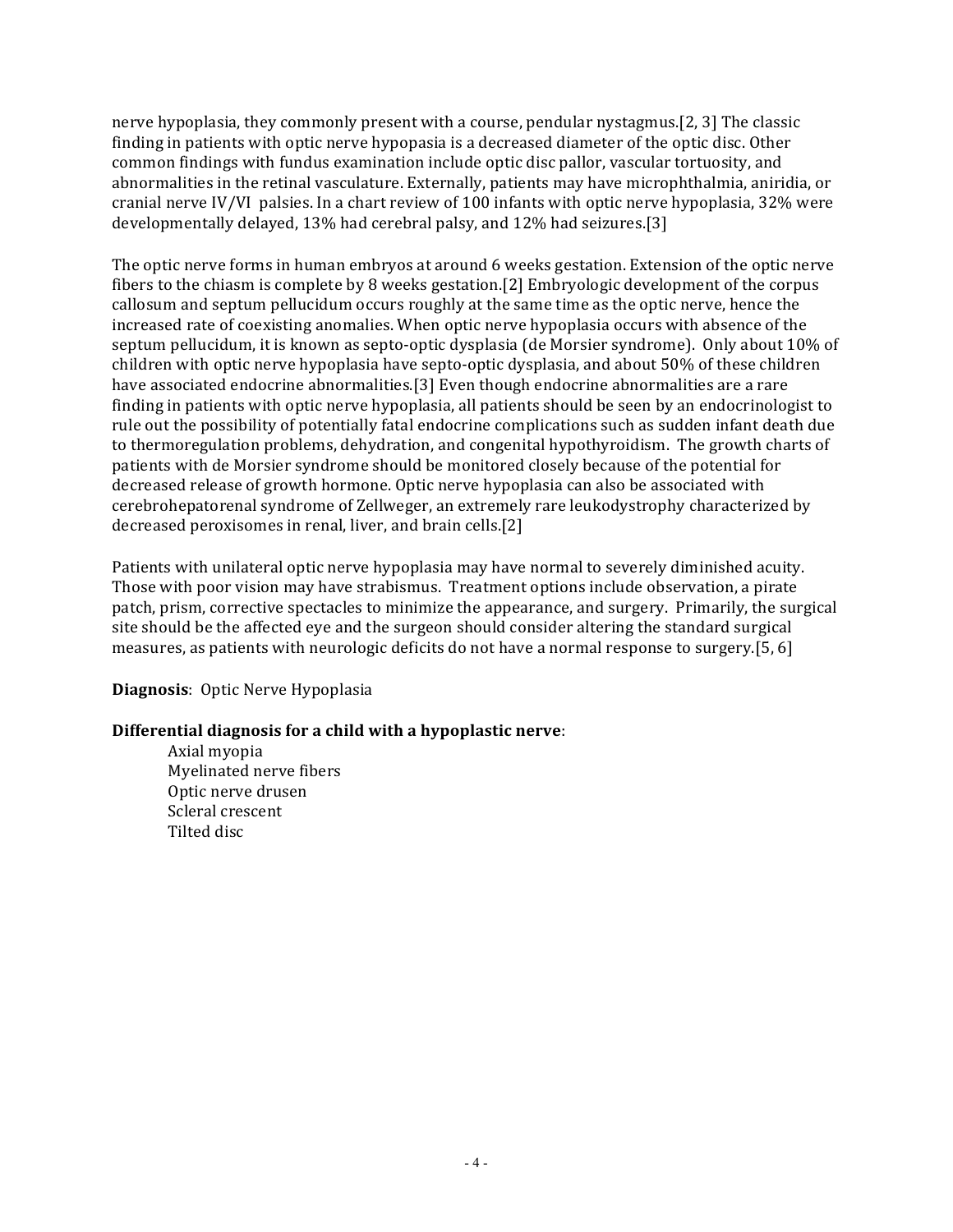| <b>EPIDEMIOLOGY</b><br>2/100,000 infants[2]<br>75% of affected infants have bilateral<br>involvement<br>Risk factors include maternal diabetes,<br>phenytoin, quinine, and alcohol<br>consumption during the first trimester | <b>SIGNS</b><br>Strabismus (unilateral)<br>Course, pendular nystagmus (bilateral)<br>٠<br>Absence of corpus callosum or septum<br>$\bullet$<br>pellucidum<br>Developmental delay<br>$\bullet$<br>Pallor and/or decreased diameter of<br>optic disc, vascular tortuosity, and<br>abnormalities in the retinal vasculature<br>External eye: microphthalmia, aniridia,<br>$\bullet$<br>CN IV/VI palsies |
|------------------------------------------------------------------------------------------------------------------------------------------------------------------------------------------------------------------------------|------------------------------------------------------------------------------------------------------------------------------------------------------------------------------------------------------------------------------------------------------------------------------------------------------------------------------------------------------------------------------------------------------|
| <b>SYMPTOMS</b><br>Normal to severely depressed visual<br>acuity<br>Visual field defects                                                                                                                                     | <b>TREATMENT</b><br>Low vision consult<br>$\bullet$<br>Referral to an endocrinologist<br>$\bullet$<br>Consider MRI of the brain                                                                                                                                                                                                                                                                      |

# **References**

- 1. Zeki SM, Dutton GN: Optic nerve hypoplasia in children. The British journal of ophthalmology 1990, 74(5):300-304.
- 2. Ouvrier R, Billson F: Optic nerve hypoplasia: a review. *Journal of child neurology* 1986, 1(3):181-188.
- 3. Garcia ML, Ty EB, Taban M, David Rothner A, Rogers D, Traboulsi EI: Systemic and ocular findings in 100 patients with optic nerve hypoplasia. *Journal of child neurology* 2006, 21(11):949-956.
- 4. Cheung RT, Wong AM: Optic nerve hypoplasia associated with chromosome 9 inversion. *Canadian journal of ophthalmology* 2009, 44(5):610-611.
- 5. Pickering JD, Simon JW, Lininger LL, Melsopp KB, Pinto GL: Exaggerated effect of bilateral medial rectus recession in developmentally delayed children. *Journal of pediatric ophthalmology* and strabismus 1994, 31(6):374-377.
- 6. Habot-Wilner Z, Spierer A, Glovinsky J, Wygnanski-Jaffe T: Bilateral medial rectus muscle recession: results in children with developmental delay compared with normally developed children. *J AAPOS* 2006, 10(2):150-154.